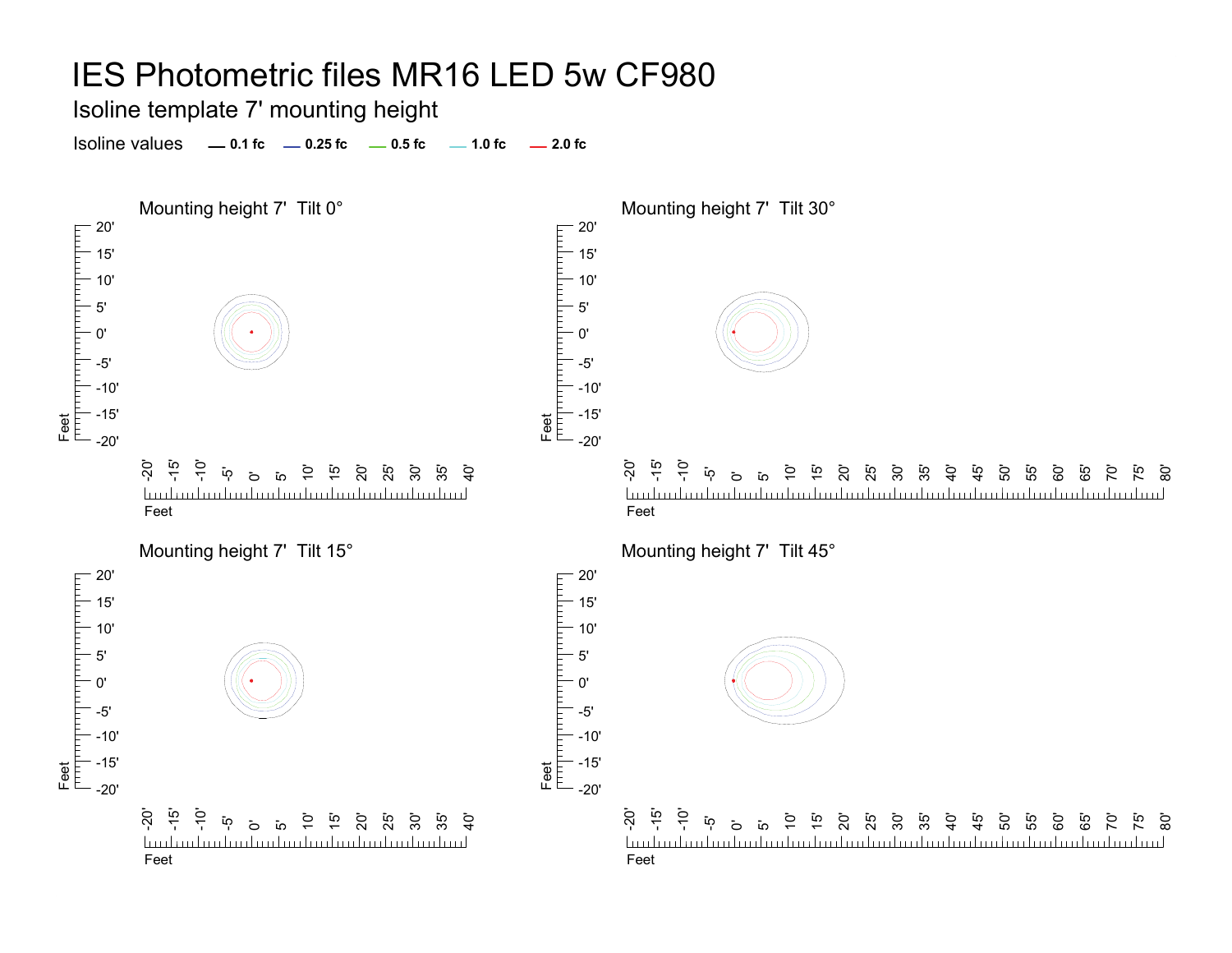Isoline template 9' mounting height

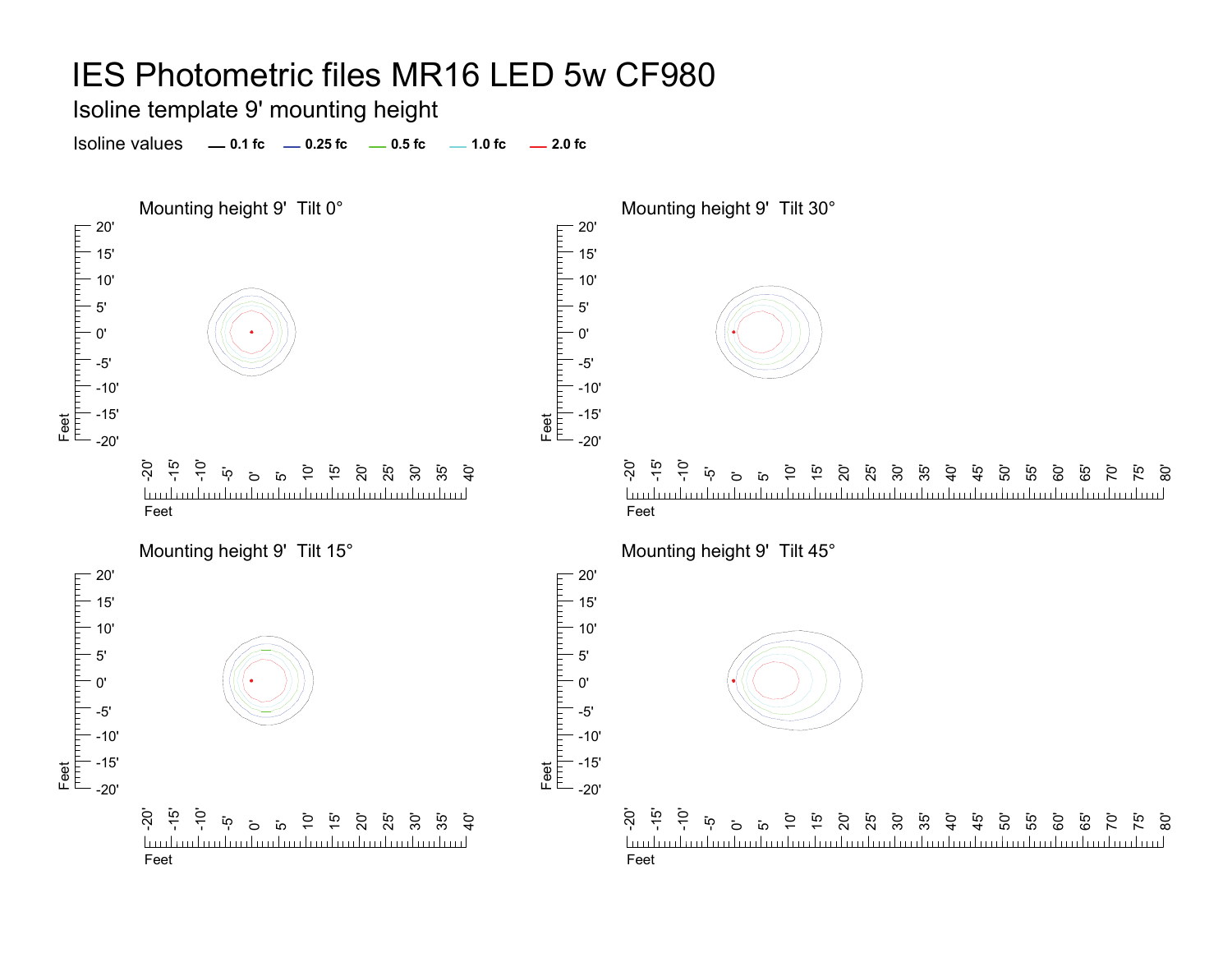Isoline template 11' mounting height

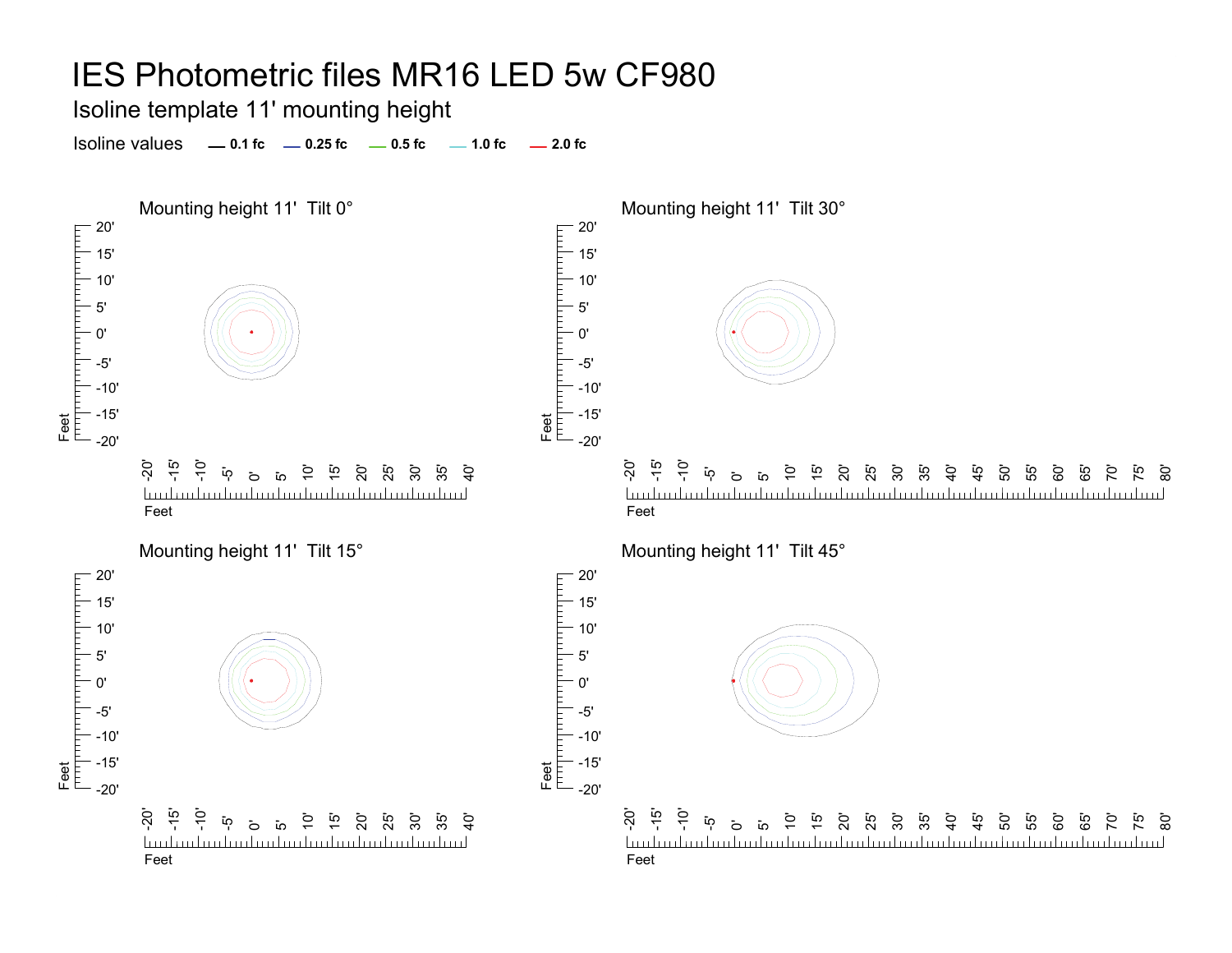Isoline template 15' mounting height

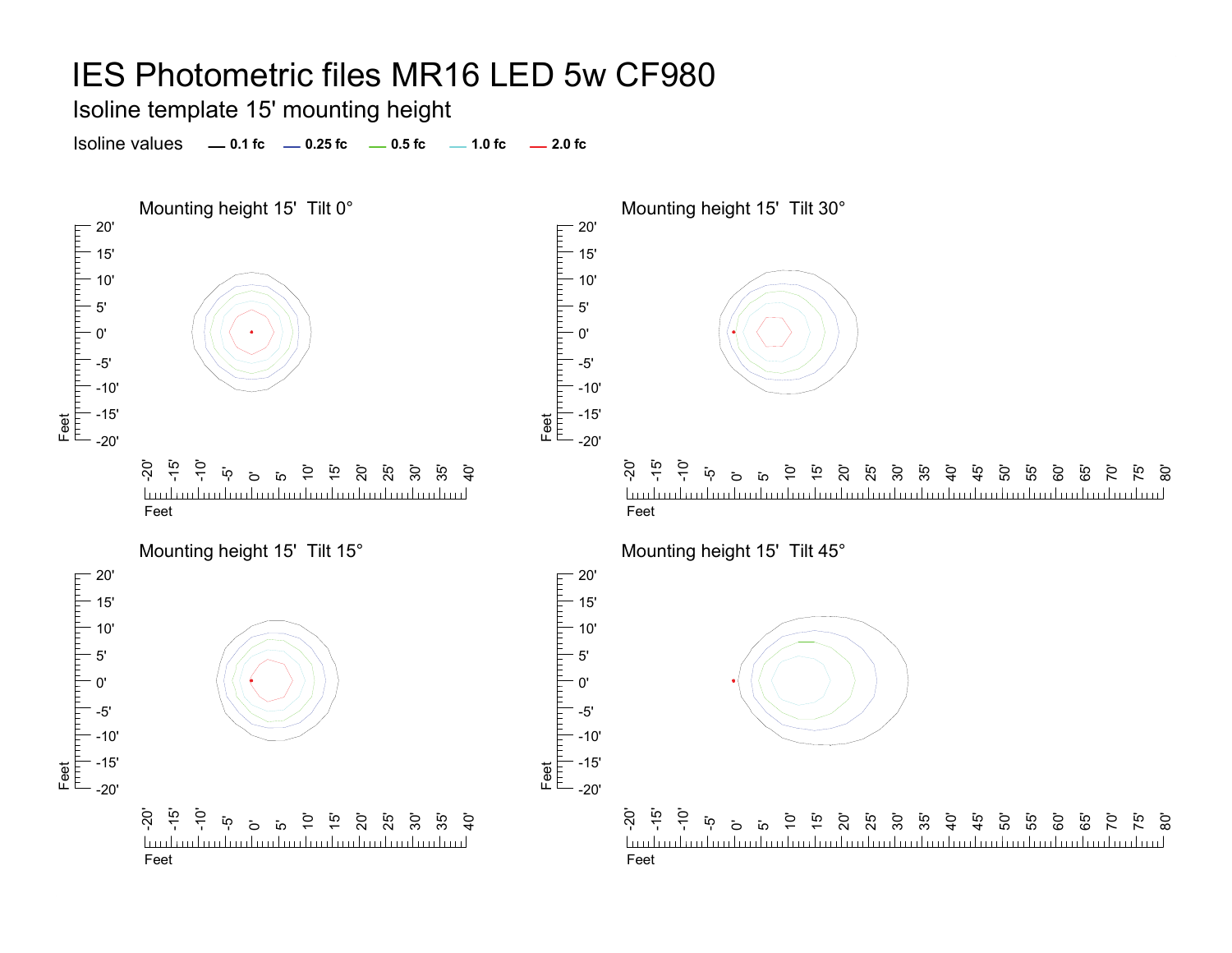Isoline template 20' mounting height

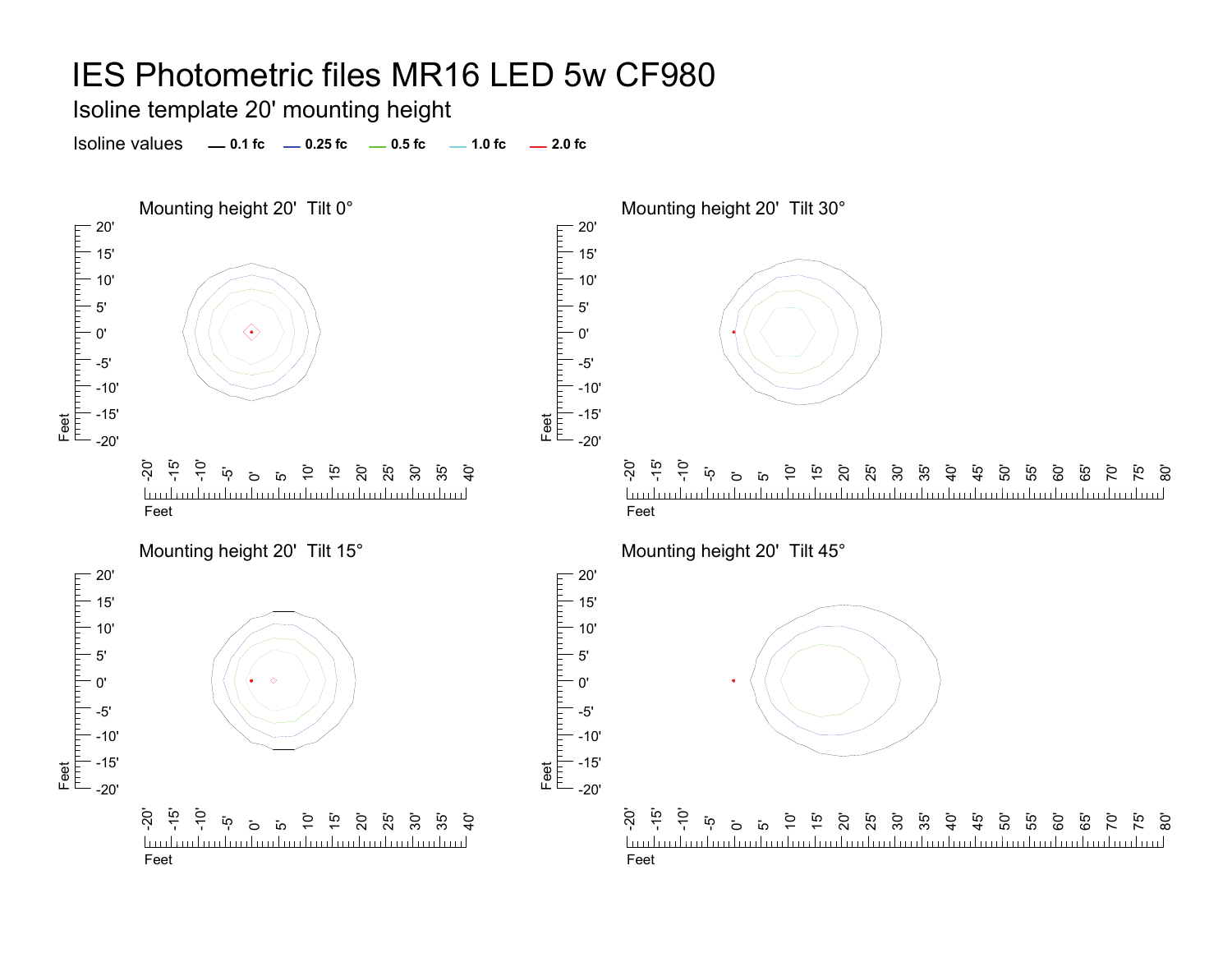Isoline template 25' mounting height

Isoline values **0.1 fc 0.25 fc 0.5 fc 2.0 fc 1.0 fc**



70' 75' ි<br>80

 $\overline{C}$ 75' .<br>80